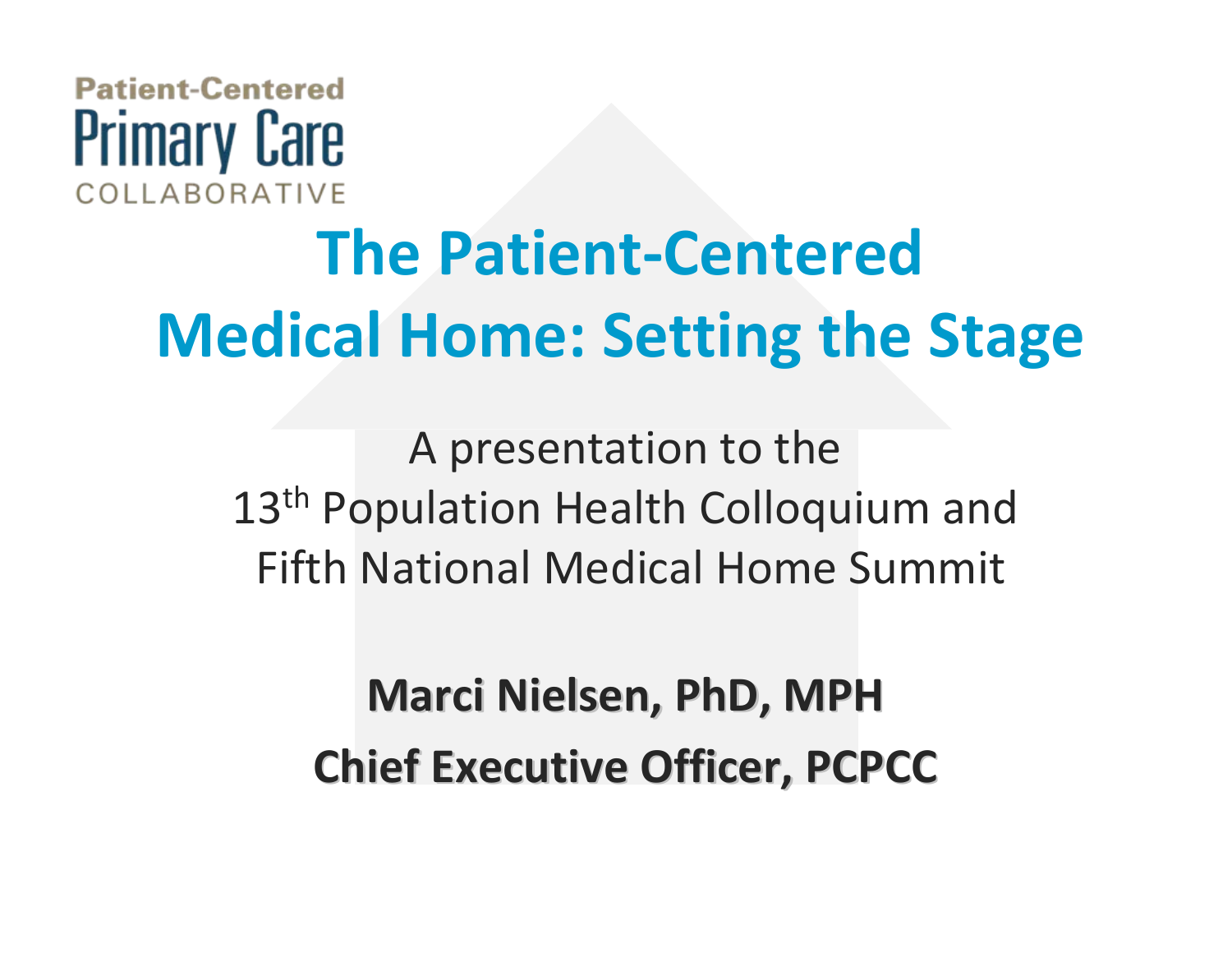# **Why is the Patient‐Centered Medical Home (PCMH) getting so much attention?**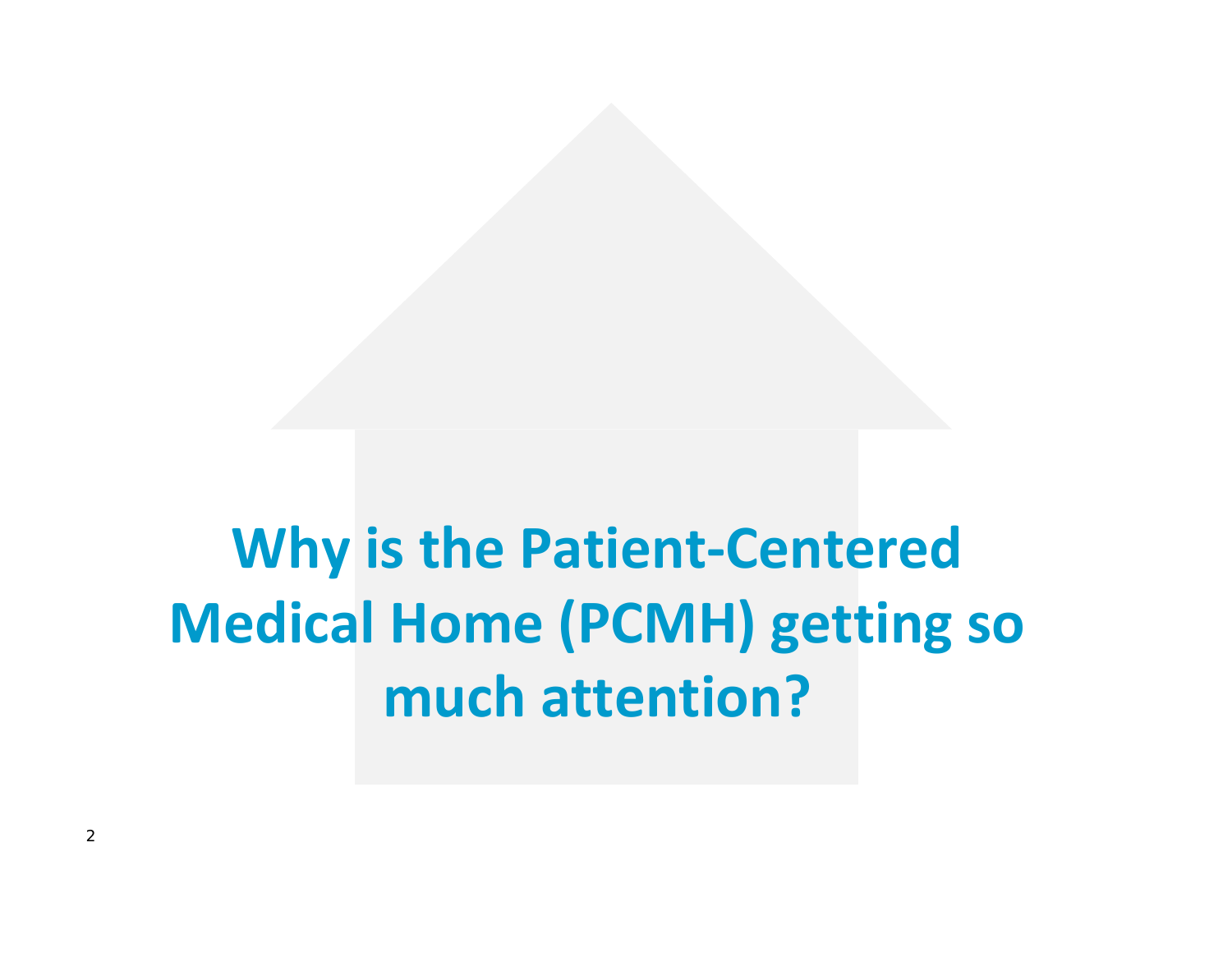## **Unsustainable growth of health spending**



Source: Center for American Progress, 2012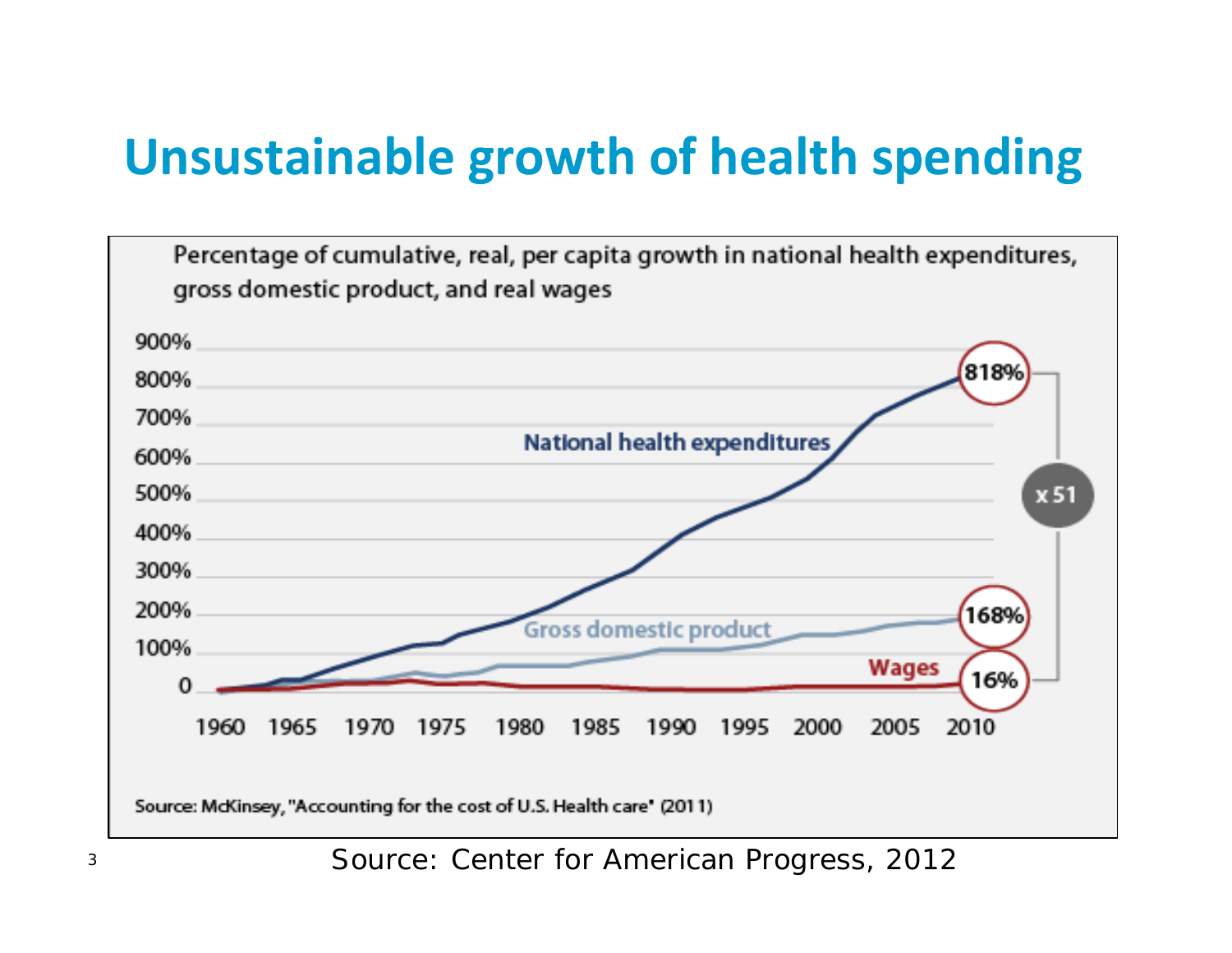### **Federal Health Care Costs**

#### Revenues and Primary Spending, by Category, Under CBO's Long-Term **Budget Scenarios Through 2080**



Source: Congressional Budget Office, "The Long Term Budget Outlook", August 2010 **4**5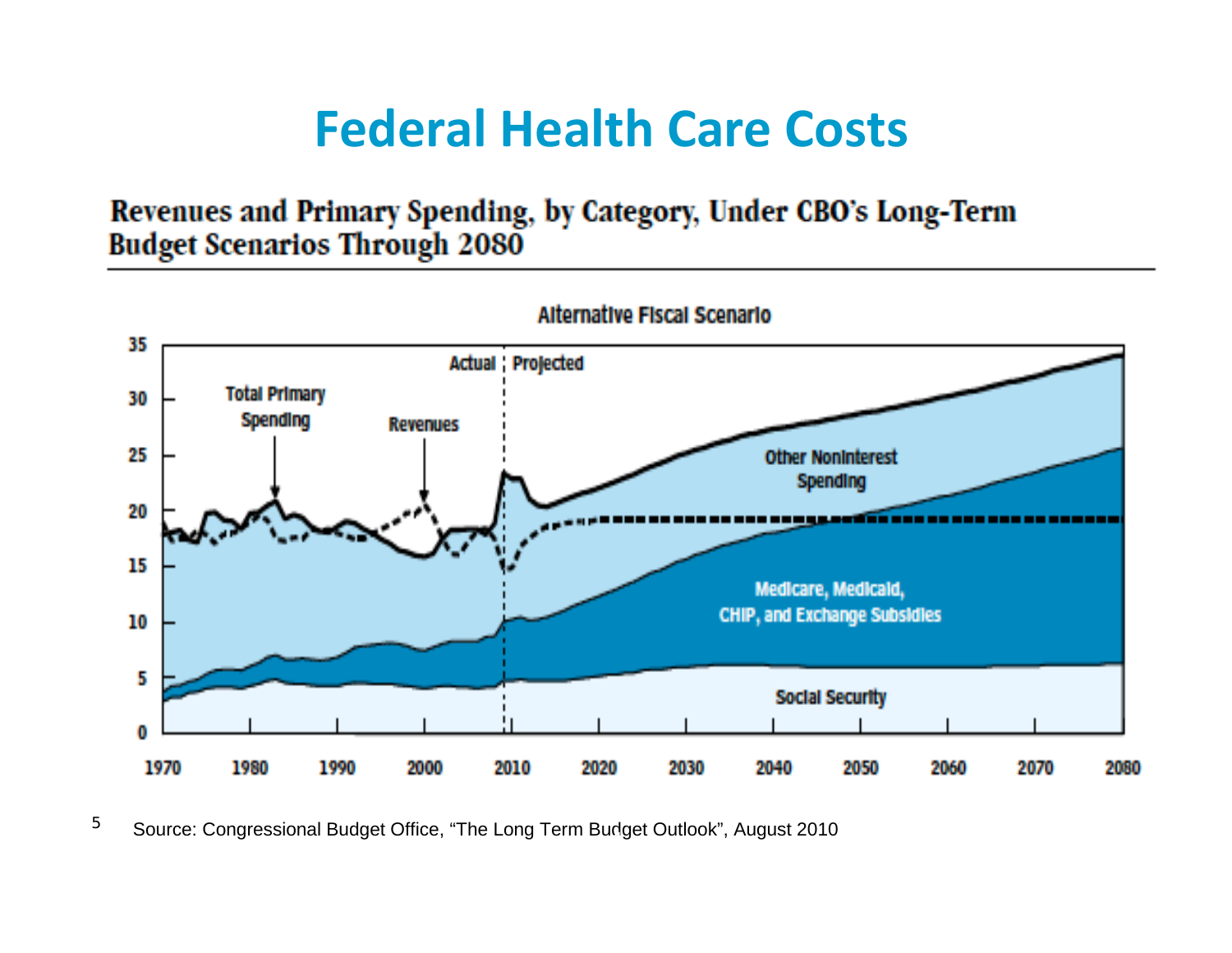### **Health care expenditure expenditure per person**

**by source of funding, 2007\***



Source: OECD Health Data 2009 (June 2009), Commonwealth Fund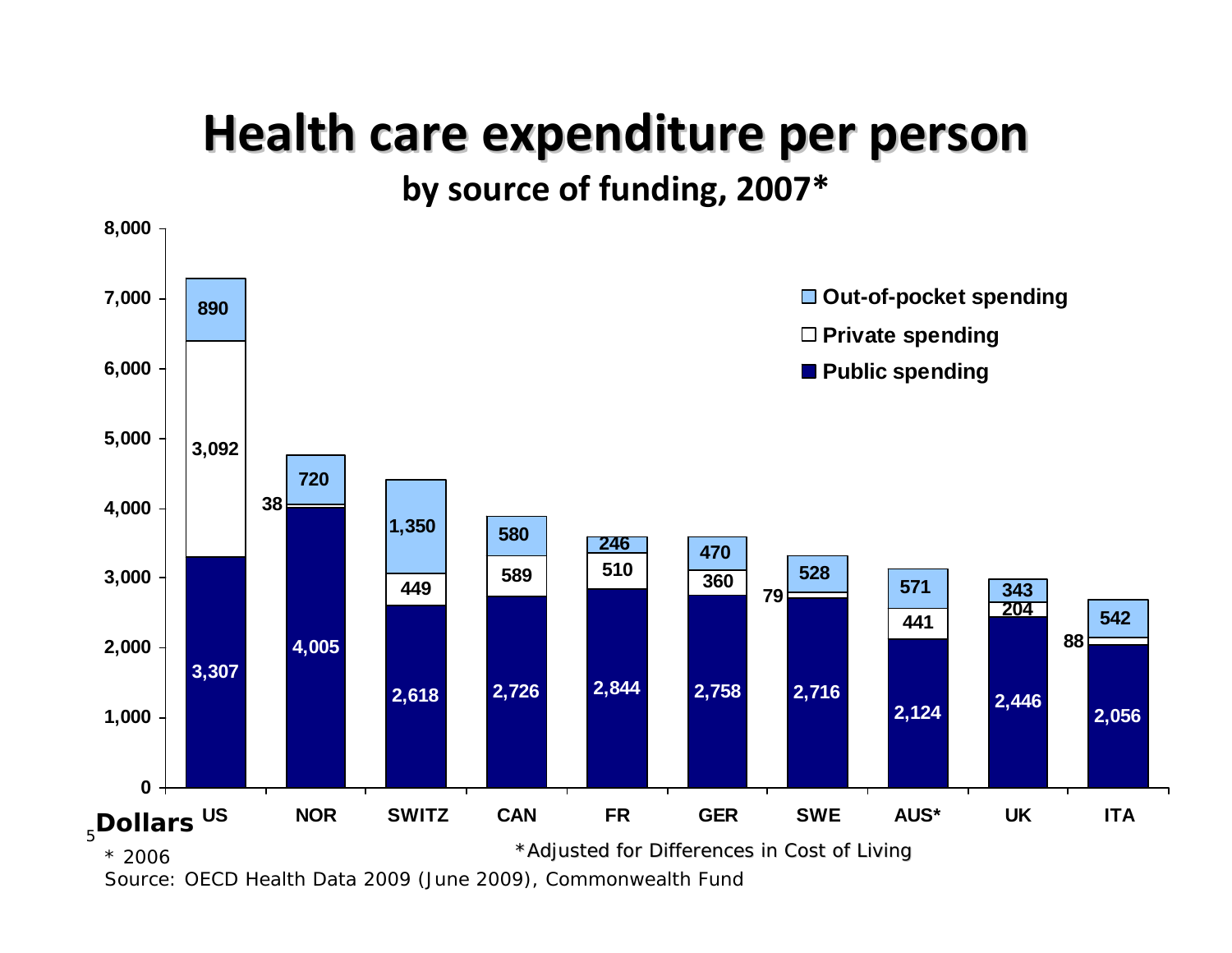### **Projected cost of health care**

| <b>PHYSICIAN</b>                       | <b>YEAR OF NURSING</b>                                                | <b>MRI PERFORMED</b>                      | <b>FAMILY</b>                              |
|----------------------------------------|-----------------------------------------------------------------------|-------------------------------------------|--------------------------------------------|
| <b>OFFICE VISIT</b>                    | <b>HOME CARE</b>                                                      | <b>IN HOSPITAL</b>                        | <b>PREMIUM</b>                             |
|                                        |                                                                       |                                           |                                            |
| <b>Recent price:</b><br>\$89<br>(2011) | <b>Recent price:</b><br>\$78,110<br>(for a semiprivate<br>room, 2011) | <b>Recent price:</b><br>\$1,080<br>(2011) | <b>Recent price:</b><br>\$15,073<br>(2011) |
| Rate of growth:                        | Rate of growth:                                                       | Rate of growth:                           | Rate of growth:                            |
| $+66%$                                 | $+64%$                                                                | $+69%$                                    | $+73%$                                     |
| 2021                                   | 2021                                                                  | 2021                                      | 2021                                       |
| projected price:                       | projected price:                                                      | projected price:                          | projected price:                           |
| S148                                   | \$128,100                                                             | \$1,826                                   | \$26,076                                   |

Sources: Center for American Progress Analysis; Kaiser Family Foundation: Employer Health Benefits Summary, 2011; MetLife: Market Survey of Long-Term Care Costs, 2011; International Federation of Health Plans: 2011 Comparative Price Report, 2011

Source: Center for American Progress, 2012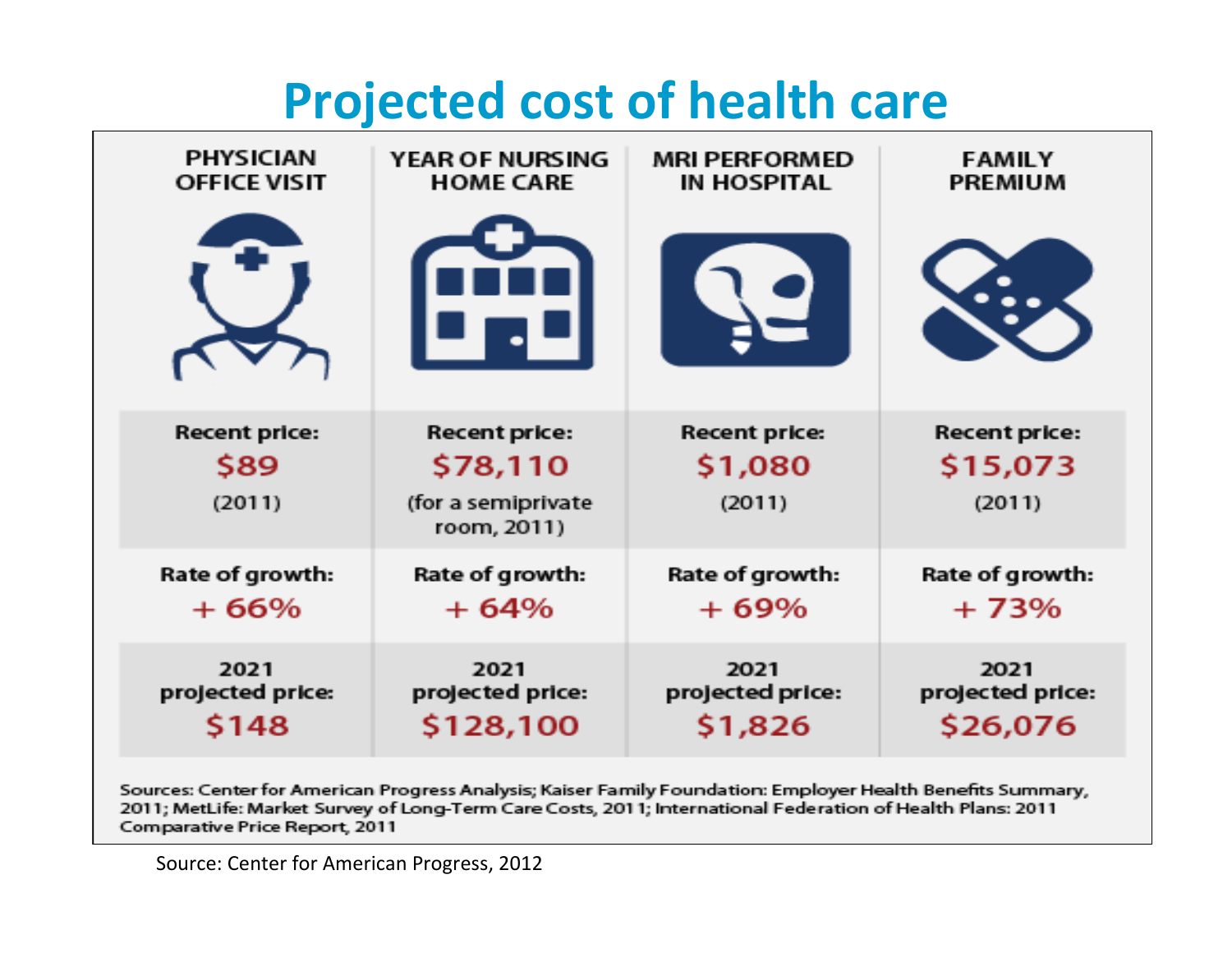# **Cost of health care "waste"**

| <b>Key sources of</b><br>waste <sup>1</sup>  | % of total<br>medical cost<br>that is waste |  |
|----------------------------------------------|---------------------------------------------|--|
| Admin and system                             | $4 - 6\%$                                   |  |
| Provider inefficiencies                      | $3 - 4\%$                                   |  |
| Lack of care coordination                    | $1 - 2\%$                                   |  |
| Unwarranted                                  | $11 - 21\%$                                 |  |
| Preventable conditions and<br>avoidable care | $1 - 2\%$                                   |  |
| Fraud and<br>abuse                           | $5 - 8%$                                    |  |
|                                              | $\sim 30\%$                                 |  |

Conservatively, 30% Conservatively, 30% of the annual \$2.5 of the annual \$2.5 trillion U.S. health trillion U.S. health expenditure is expenditure is estimated to be estimated to be waste, equating to waste, equating to approximately \$700B approximately \$700B each year. each year.



1Thomson Reuters, 2011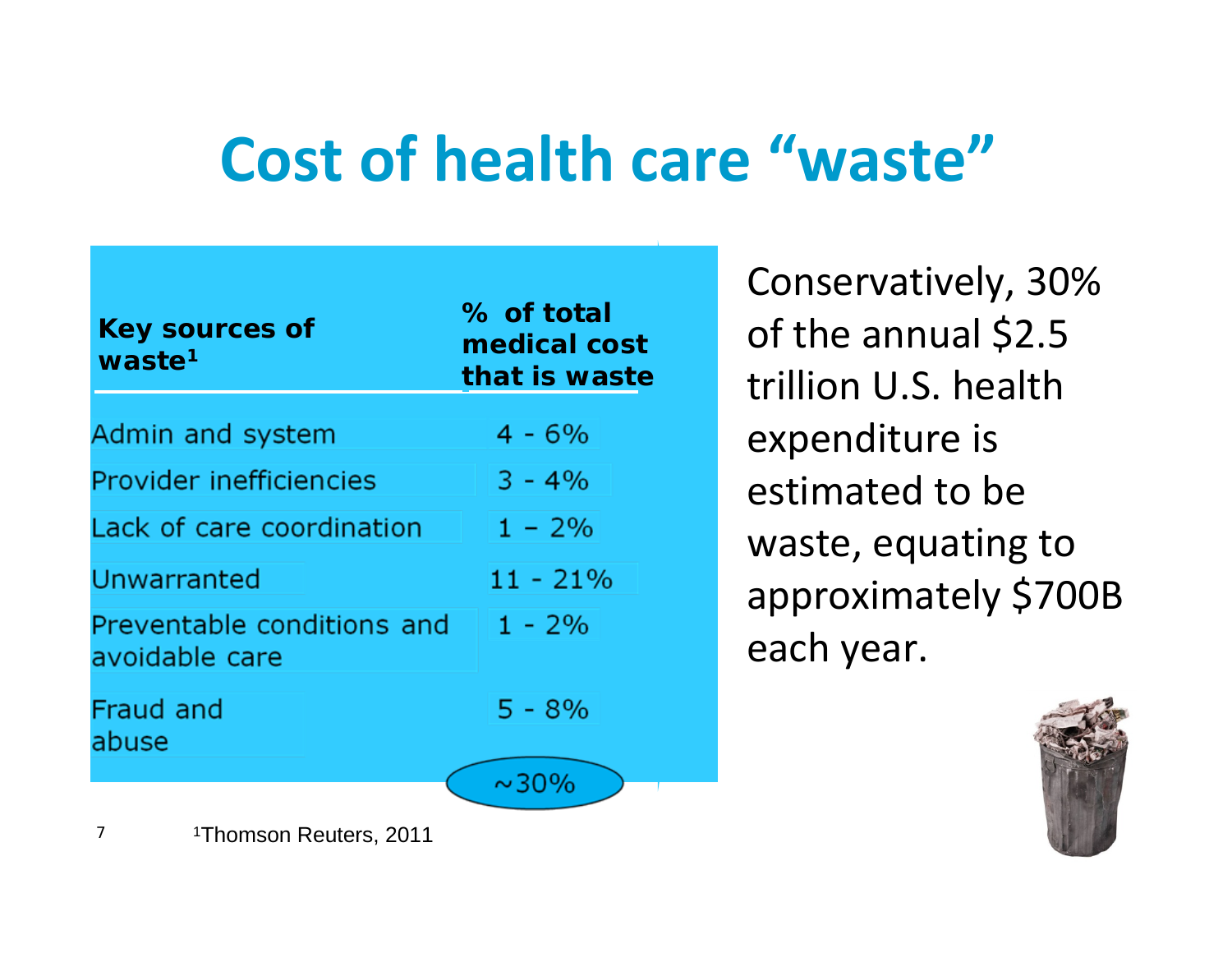# **Solutions point to primary care**

### **Significant problems**

**Rising healthcare costs** Æ **\$2.4 trillion (17% of GDP)**

**Gaps/variations in quality and safety**

**Poor access to PCPs**

**Below‐average population health**

**↑ Aging population Chronic disease**

#### … **"Experiments" underway**

- **PCMHs**
- **ACOs**
- **EHR/HIE investment**
- **Disease‐management pilots**
- **Alternative care settings**
- **Patient engagement**
- **Care coordinationpilots**
- **Health insurance**
- **exchanges**
- **Top‐of‐license practice**

… **Primary care‐ centric projects have proven results**

**Across 300+ studies, better primary care has proven to increase quality and curtail growth of health care costs**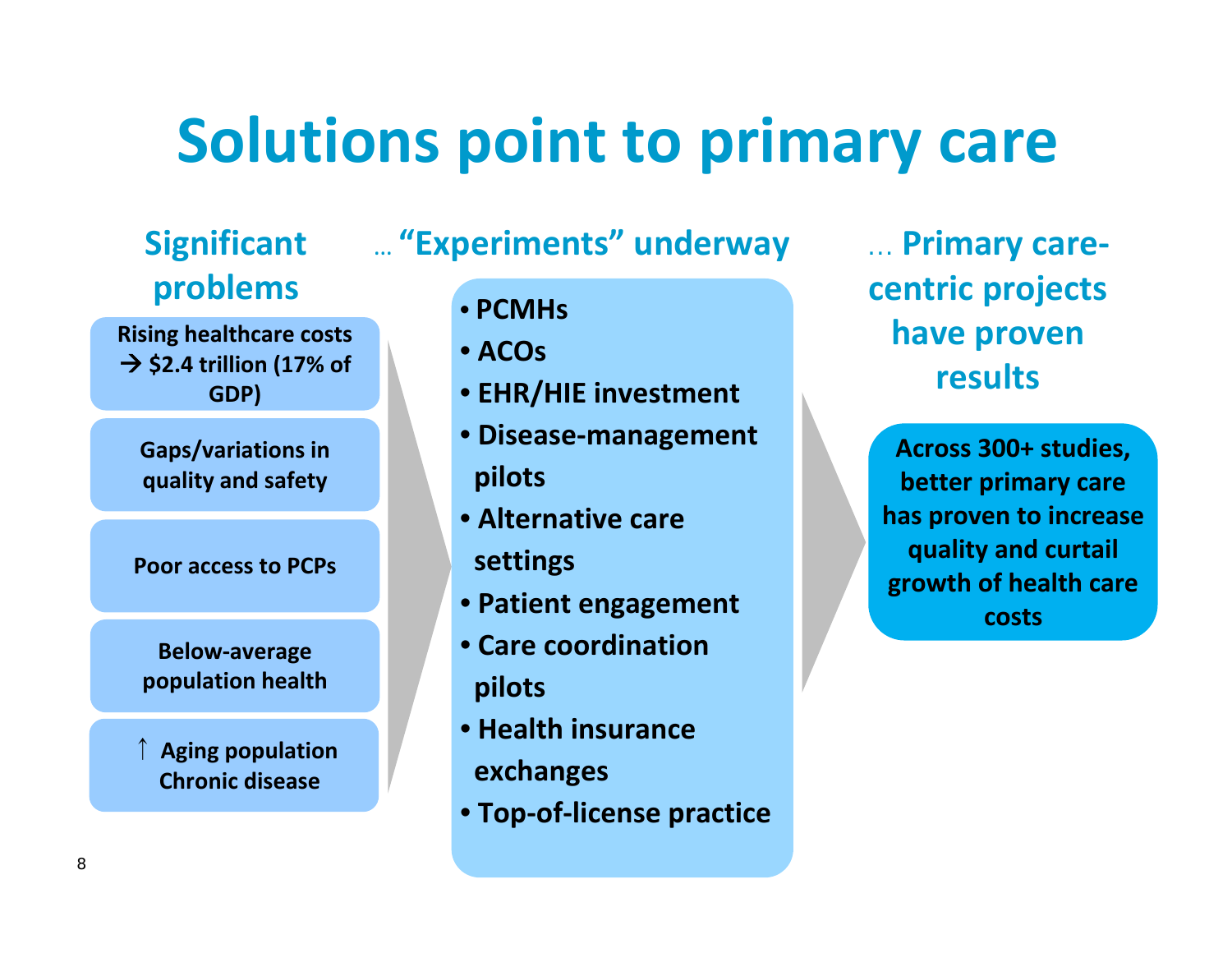## **What are we actually referring to when we say "PCMH"?**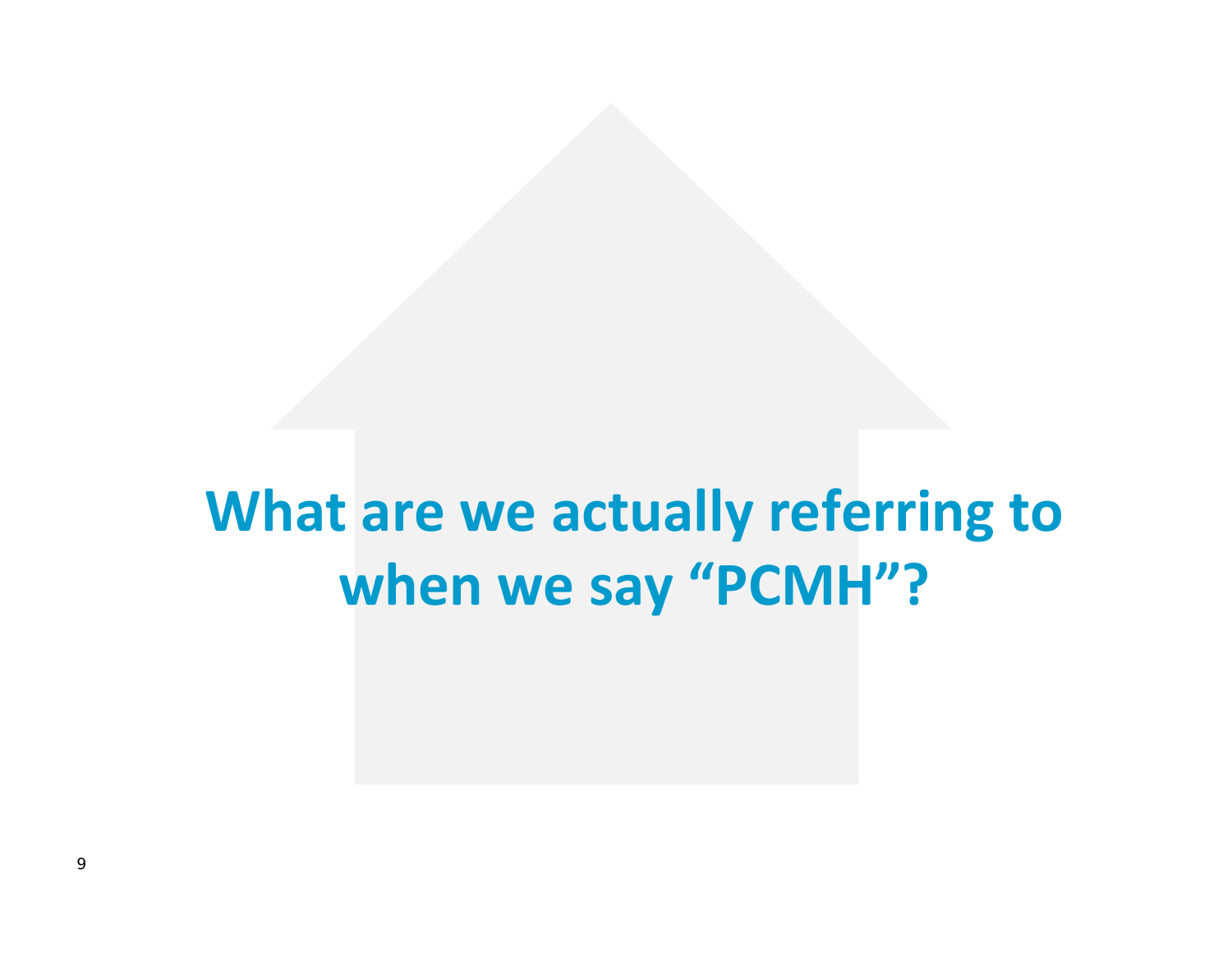#### **What is a medical home?** The medical home is an *approach* to primary care that is: **Committed to** quality and safety Maximizes use of health IT, decision support and other tools AccessibleCare is delivered with short waiting times, 24/7 access and extended in-person hours.Coordinated Care is organized across the 'medical neighborhood' Comprehensive Whole-person care provided by a teamPatient-Centered Supports patients in managing decisions and care plans.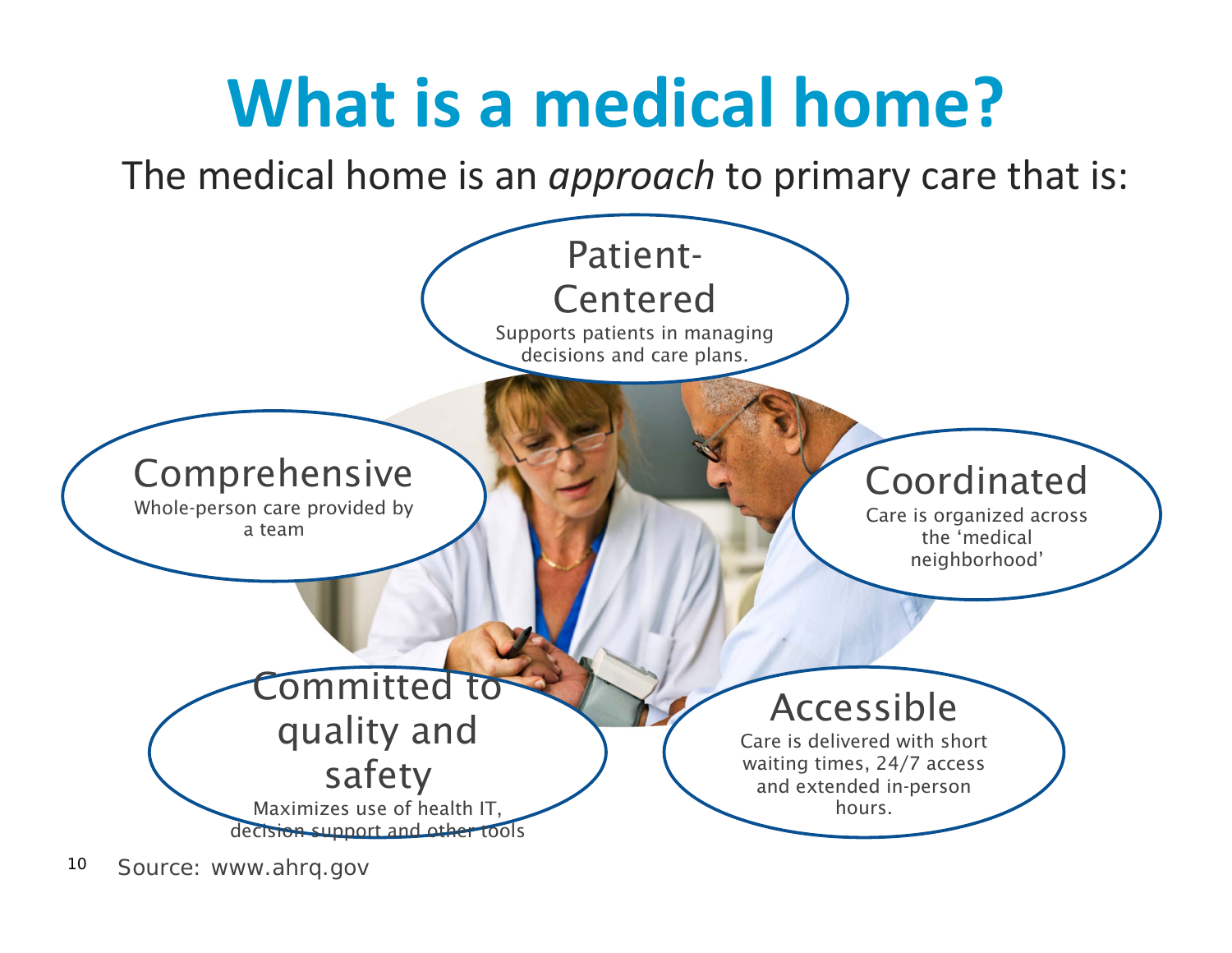

#### **Why the Medical Home Works: A Framework**

| Feature                               | Definition                                                                                                                                                                                           | Sample Strategies                                                                                                                                                                                                                                                       | <b>Potential Impacts</b>                                                                                                                             |
|---------------------------------------|------------------------------------------------------------------------------------------------------------------------------------------------------------------------------------------------------|-------------------------------------------------------------------------------------------------------------------------------------------------------------------------------------------------------------------------------------------------------------------------|------------------------------------------------------------------------------------------------------------------------------------------------------|
| Patient-Centered                      | Supports patients and families to<br>manage & organize their care and<br>participate as fully informed<br>partners in health system<br>transformation at the practice,<br>community, & policy levels | Dedicated staff help patients navigate<br>$\bullet$<br>system and create care plans<br>Focus on strong, trusting relationships with<br>physicians & care team, open communication<br>about decisions and health status,<br>compassionate/culturally sensitive care      | Patients are more likely to seek<br>the right care, in the right<br>place, and at the right time                                                     |
| Comprehensive                         | A team of care providers is wholly<br>accountable for patient's physical<br>and mental health care needs -<br>includes prevention and wellness,<br>acute care, chronic care                          | Care team focuses on 'whole person' and<br>population health<br>• Primary care could co-locate with behavioral,<br>oral, vision, OB/GYN, pharmacy, etc<br>Special attention paid to chronic disease and<br>$\bullet$<br>complex patients                                | Patients are less likely to seek<br>care from the emergency room<br>or hospital, and delay or leave<br>conditions untreated                          |
| Coordinated                           | Ensures care is organized across<br>all elements of broader health<br>care system, including specialty<br>care, hospitals, home health care,<br>community services & supports, &<br>public health    | Care is documented and communicated<br>effectively across providers and institutions,<br>including patients, primary care, specialists,<br>hospitals, home health, etc.<br>Communication and connectedness is<br>$\bullet$<br>enhanced by health information technology | Providers are less likely to<br>order duplicate tests, labs, or<br>procedures<br>Better management of chronic                                        |
| Accessible                            | Delivers consumer-friendly<br>services with shorter wait-times,<br>extended hours, 24/7 electronic or<br>telephone access, and strong<br>communication through health IT<br>innovations              | • Implement efficient appointment systems to<br>offer same-day or 24/7 access to care team<br>Use of e-communications and telemedicine<br>$\bullet$<br>to provide alternatives for face-to-face visits<br>and allow for after hours care                                | diseases and other illness<br>improves health outcomes<br>Focus on wellness and<br>prevention reduces incidence /<br>severity of chronic disease and |
| Committed to<br>quality and<br>safety | Demonstrates commitment to<br>quality improvement through use<br>of health IT and other tools to<br>ensure patients and families make<br>informed decisions                                          | EHRs, clinical decision support, medication<br>management to improve treatment &<br>diagnosis.<br>Establish quality improvement goals; use<br>$\bullet$<br>data to monitor & report about patient<br>populations and outcomes                                           | illness<br>Lower use of ER & avoidable hospital,<br>tests procedures & appropriate use of<br>medicine = $$$ savings                                  |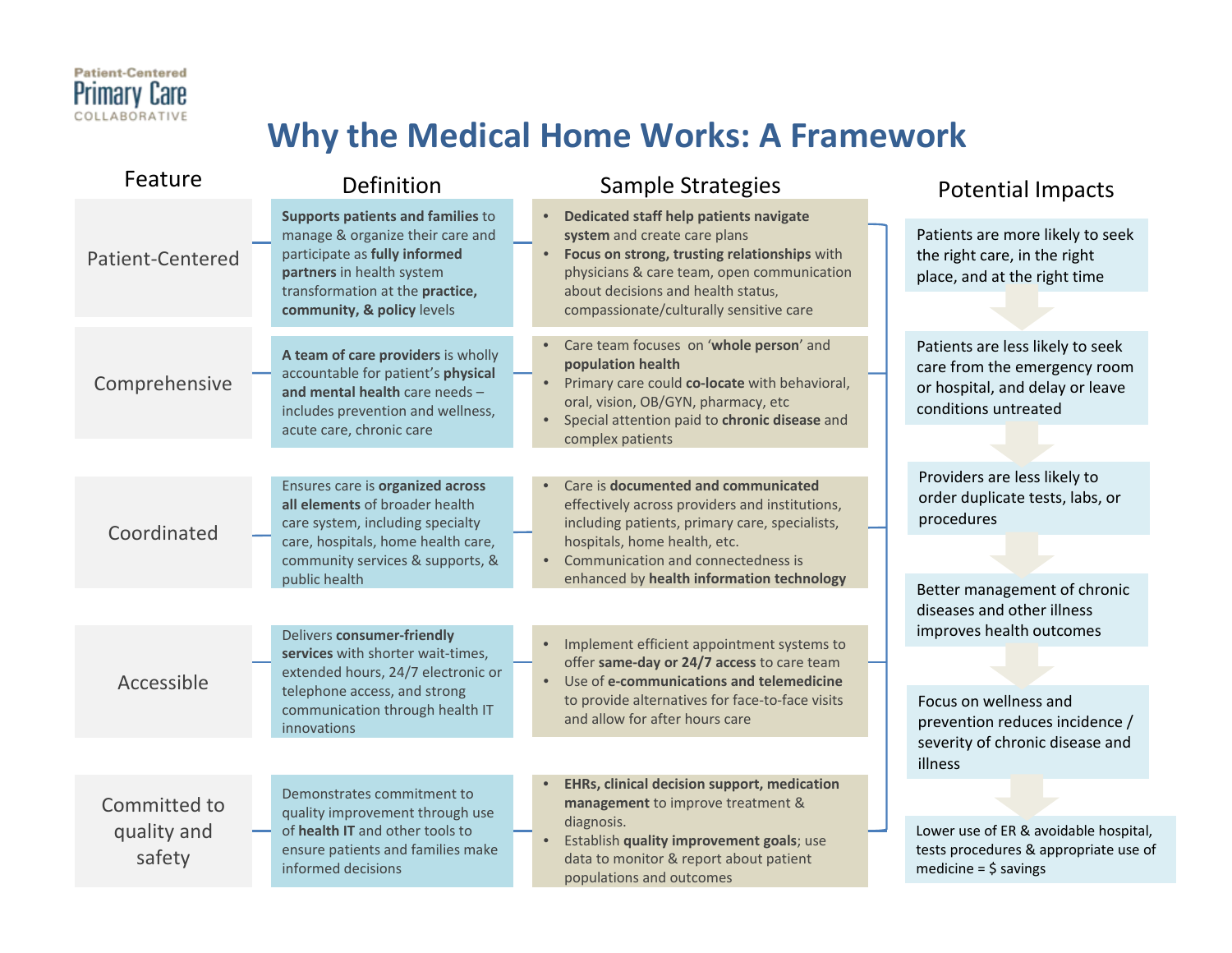# **A Change in Paradigm**

| <b>Today</b>                                          | <b>Future</b>                                         |  |
|-------------------------------------------------------|-------------------------------------------------------|--|
| <b>Treating Sickness / Episodic</b>                   | <b>Managing Population</b>                            |  |
| <b>Fragmented Care</b>                                | <b>Collaborative Care</b>                             |  |
| <b>Specialty Driven</b>                               | <b>Primary Care Driven</b>                            |  |
| <b>Isolated Patient Files</b>                         | <b>Integrated Electronic Record</b>                   |  |
| <b>Utilization Management</b>                         | <b>Evidence-Based Medicine</b>                        |  |
| <b>Fee for Service</b>                                | <b>Shared Risk/Reward</b>                             |  |
| <b>Payment for Volume</b>                             | <b>Payment for Value</b>                              |  |
| <b>Adversarial Payer-Provider</b><br><b>Relations</b> | <b>Cooperative Payer-Provider</b><br><b>Relations</b> |  |
| "Everyone For Themselves"                             | <b>Joint Contracting</b>                              |  |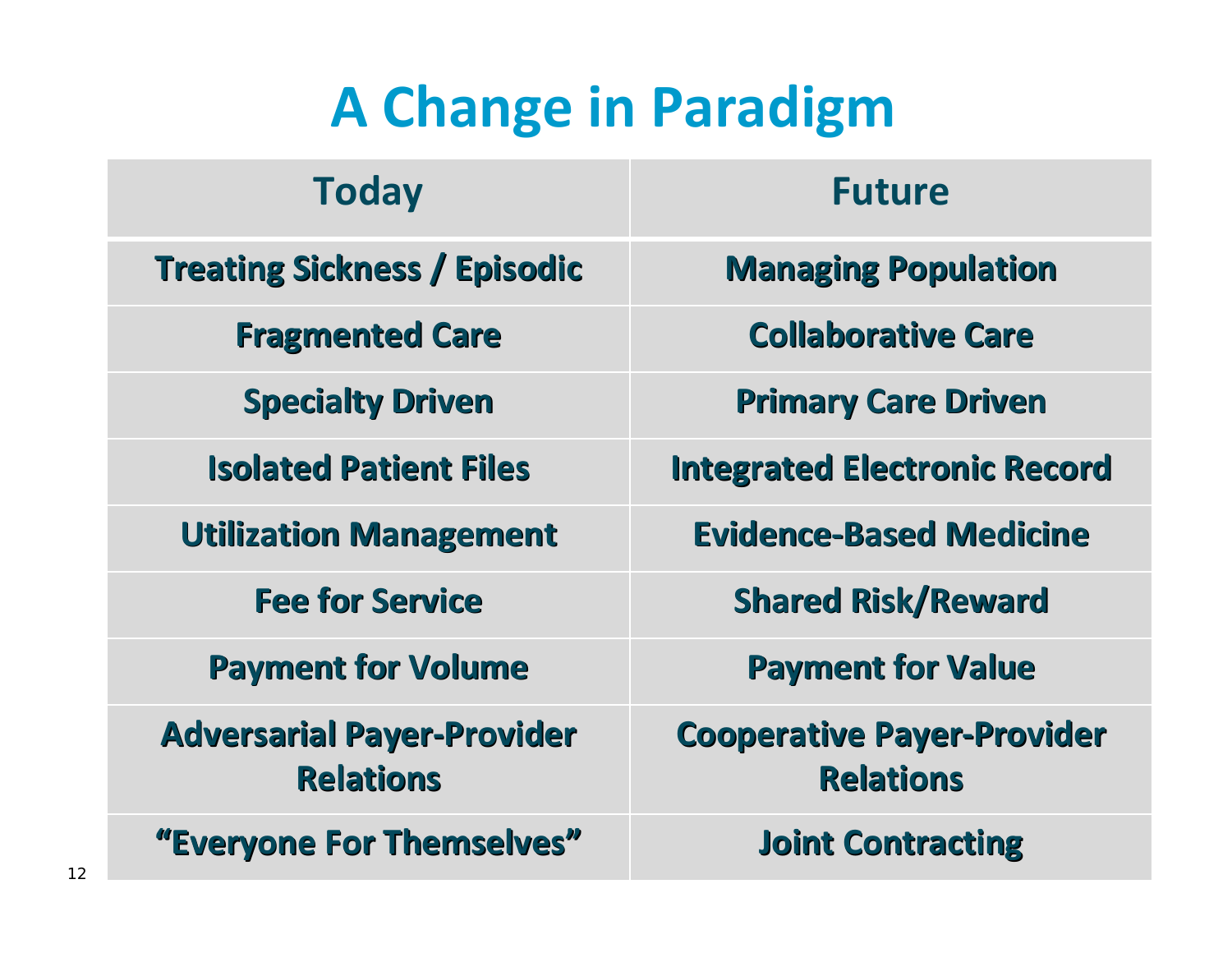## PCMH and Accountable Care: Two Sides of the Same Coin

#### **Accountable Care Accountable Care**



**Health IT Infrastructure Health IT Infrastructure**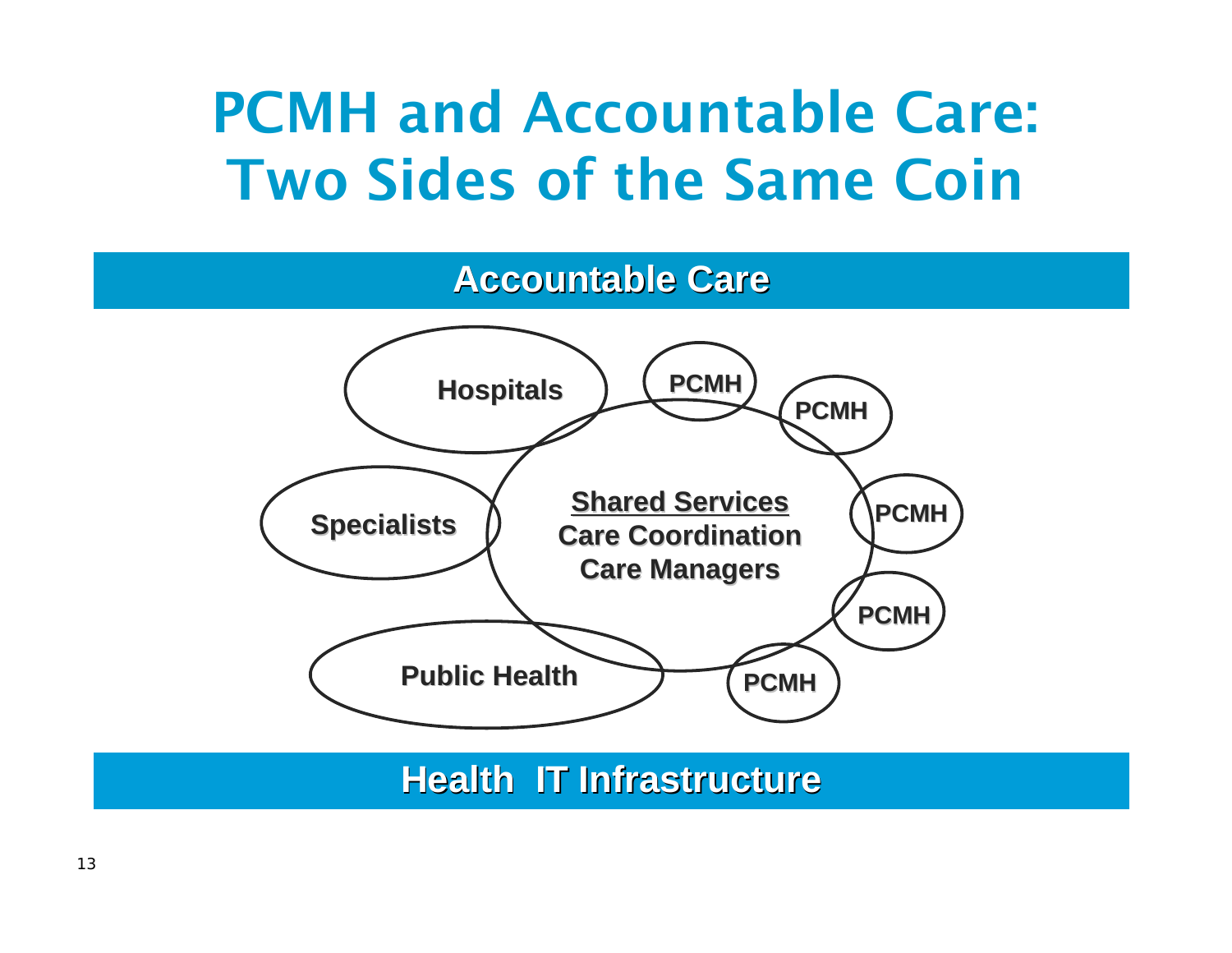### **Trajectory to Value‐Based Purchasing** It is a journey, not <sup>a</sup> fixed model of care



**Value-Based**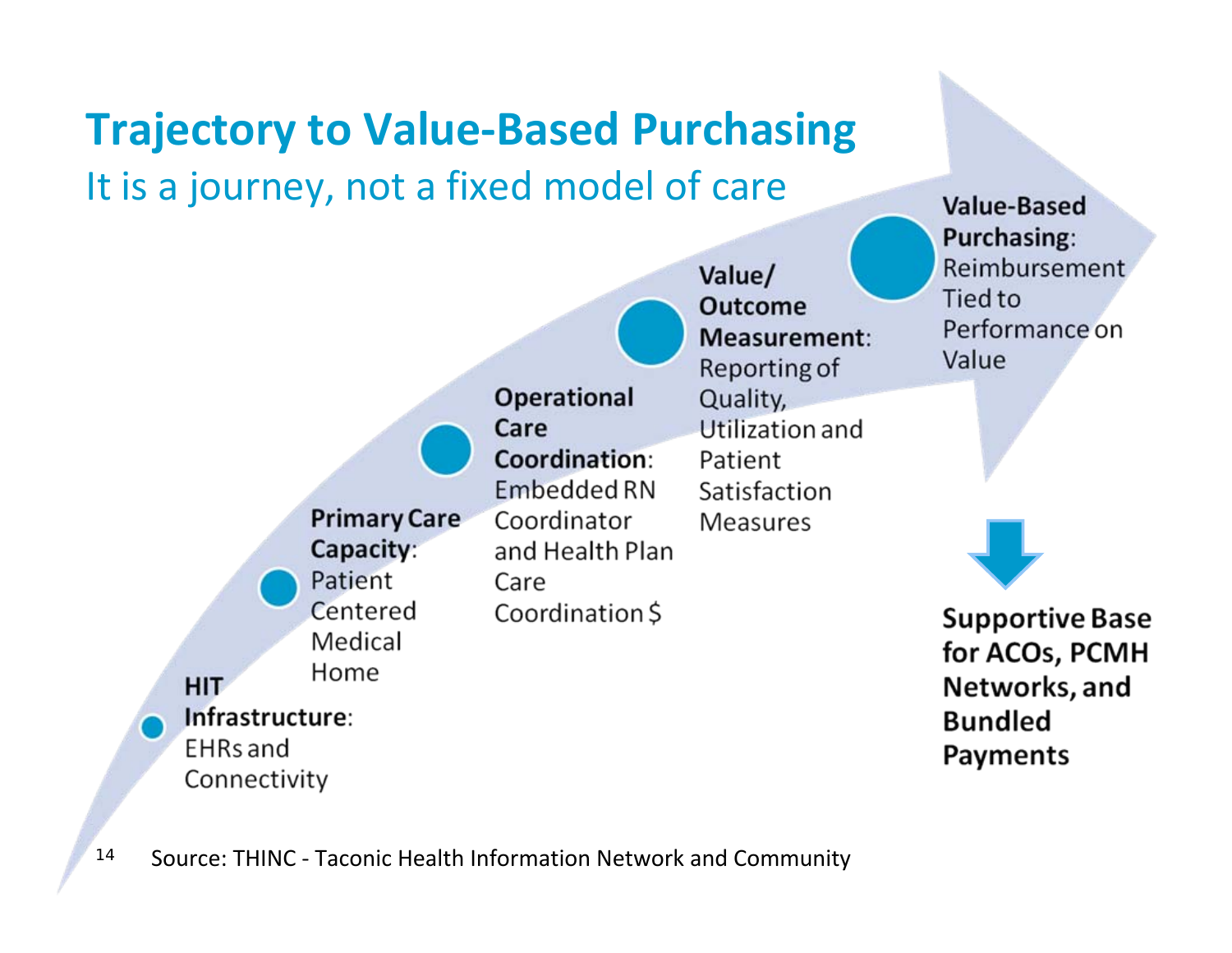# **How is this different than the 1990s?**

### **Accountable Care**

- П **First and foremost, providers =**
- ▉ "Gateway" to system through . primary care
- $\blacksquare$  **Mix** of Fee‐For‐Service (FFS) with shared saving; shared savings and shared risk; or partial capitation
- $\mathcal{L}_{\mathcal{A}}$  Payment also linked to **quality quality targets targets**

### **Capitated Managed Care**

- First and foremost, **insurers insurers**
- **"Gatekeeping"** that limited provider choice
- **Full capitation** where providers carried vast majority of risk
- a s Rarely included payment linked to quality